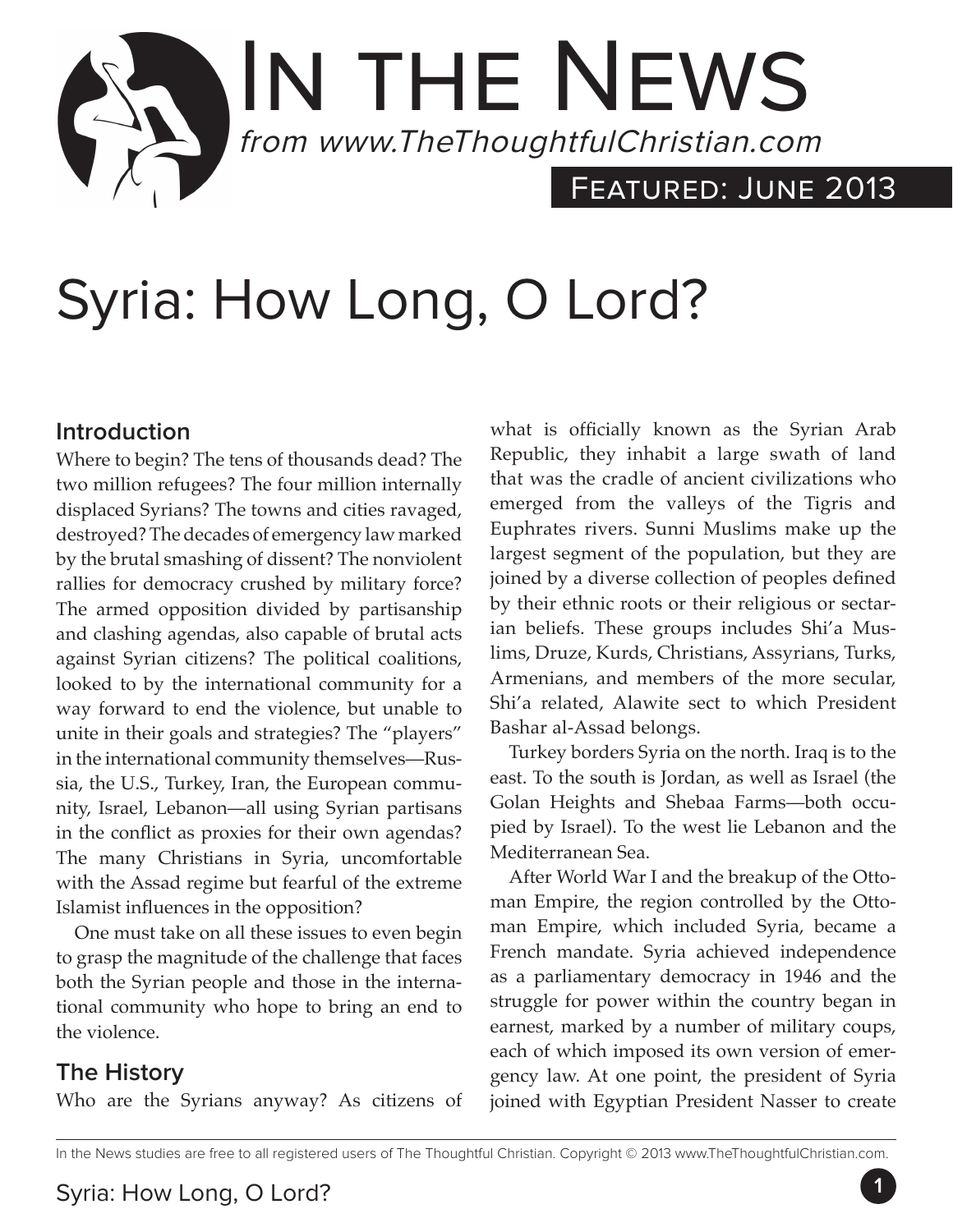the United Arab Republic, which had the effect of quelling the activity of political parties.

In response to the ineffectiveness of the political system, including their own socialist Ba'ath Party, several army officers formed a secret committee that began to plan a way to take control. Among the groups prominent in secret committee of the military were members of the Alawite sect, which gradually gained control of the leadership of the military.

The international community has clearly been at a loss to know how to respond.

In 1970, the military, led by Hafez al-Assad, took control of the country. Emergency law was imposed with renewed vigor and most constitutionally guaranteed freedoms were suspended. There were informants all around listening for any hint of disapproval of the regime.

In the period 1970–2000, every effort to oppose the regime was brutally crushed, in some cases resulting in the destruction of towns and the killing of thousands of the inhabitants, including women and children. In spite of such instances of repression, those who "minded their own business" and who did not press sectarian religious agendas were able to operate with relative freedom. In that essentially sectarian environment, although there was occasional harassment, the Christian community got along relatively well and was able to conduct their church business with little interference from the government. Mission personnel and visitors from the U.S. and other countries were well-received and travel between Syria and Lebanon posed few problems, except during military incursions into the Beka'a Valley by Israel.

As Hafez al-Assad aged, it was understood that his eldest son would take over control of the country; however, the "heir" was killed in an automobile accident. His younger brother, Bashar, had been trained in Damascus as an ophthalmologist and was in further training in London. Following his brother's death, Bashar was called home to fill his brother's shoes in roles within the military and government. In 2000, after the death of Hafez al-Assad, Bashar was called on to take over his father's role, an obligation, according to close friends, he did not relish.

Whatever reluctance he showed then, there

seemed to be no sign of it when he crushed demonstrations in the small city of Daraa in mid-May 2011, which many believed were intended

as nonviolent extensions of the Arab Spring. In the early demonstrations there and in other places, there was diverse participation, including many members of the Christian community; however, in the face of the destruction and killing in Daraa, the many factions that now compose the opposition to the regime became increasingly militant and heavily armed.

In December 2011, a large group of army defectors were captured and massacred near Jabal al-Zawiya, and then on February 3, 2012, the Syrian army began a bombardment of the city of Homs, long a seat of opposition to the Assad regime. That bombing campaign lasted for a full month and left much of Homs in ruins and thousands of its people dead. Forty-five bodies were found with stab wounds or slashed throats, presumed to be the work of the *shabiha,* a paramilitary group responsible for many of the worst atrocities of the conflict. From there the violence continued, decimating villages like al-Bayda and Baniyas, where between May 2–4, 2013, more than two hundred men, women, and children were killed.

## **The International Community**

The international community has clearly been at a loss to know how to respond. In the U.S. there

In the News studies are free to all registered users of The Thoughtful Christian. Copyright © 2013 www.TheThoughtfulChristian.com.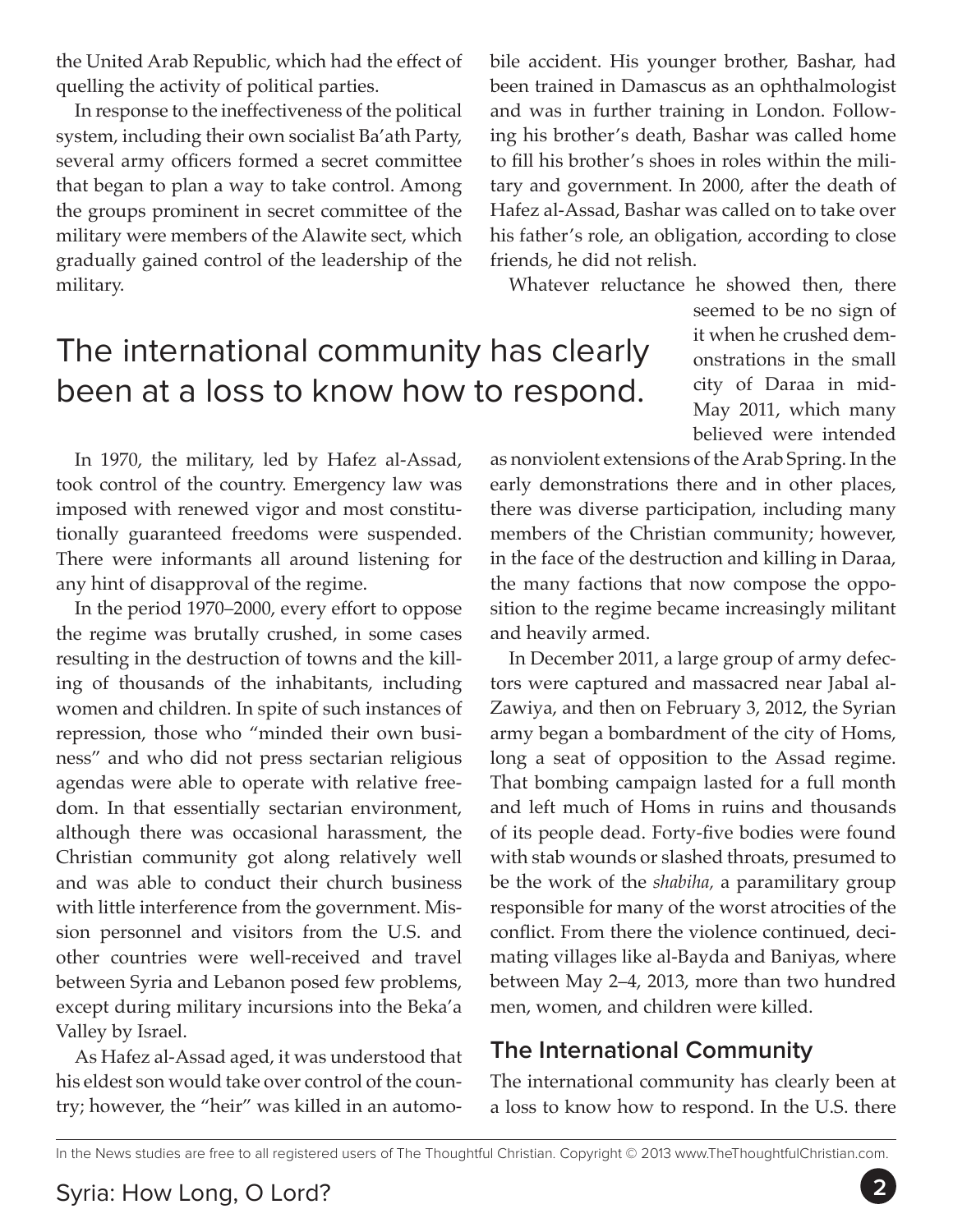are those in Congress demanding that the president authorize military intervention of some kind, including, minimally, the institution of a no-fly zone. President Obama has taken a cautious approach, although many consider it dawdling. He is well aware of the history of U.S. intervention in the Middle East and is not persuaded that military intervention is a wise option. In spite of this, on June 13, 2013, he authorized the limited shipment of small arms to rebels, implicating more deeply the role of the U.S.

The situation is complicated, of course, by the fact that the major powers such as the U.S., Russia, and Europe see various parties in the region as proxies for their own larger foreign policy goals. This creates unhelpful partnerships. The two most prominent coalitions are the Russia/ Iran/Assad axis and the U.S./Europe/Syrianopposition axis. These lines of division make it difficult for the United Nations to act, as any proposal to involve the U.N. must receive the support of both Russia and the U.S.

if it is to be implemented. The situation is further complicated by Israel's military incursions into Syria and the entry into the war by Hezbollah fighters in support of President Assad.

Beyond the geopolitical aspects of the struggle are the interne-

cine religious agendas. Syria's majority Sunni population has been treated as second-class citizens by the ruling Alawite/Ba'athist party, which has promoted, primarily, a socialist, secular agenda. The Alawites are, however, part of the Shi'a stream of Islam and therefore gain support from Iran, which is a majority Shi'a country. The Sunnis themselves are divided in several ways, from those who support a pluralistic democracy to those in the Muslim Brotherhood who want to makes *sharia* the law of the land, and to the al-Nusra Front, the al-Qaeda connection, who advocate the most radical imposition of *sharia*.

Then there are the Druze, part of the Muslim family, who are more concerned about their cultural heritage than they are about imposing religious sanctions on nonbelievers. Add to that the mixture of Christian traditions, with various forms of worship and views of the meaning of citizenship, and one gets a picture of the challenge in resolving the conflict in an equitable and peaceful manner. It is imperative not to allow this conflict to light a fire that could spread across much of the region.

### **The Opposition**

The thorniest problem for the United States, given its desire to see Assad gone and some more representative form of government in Syria, is the opposition itself. They are fragmented into several groups who cannot agree on a common strategy. They disagree about negotiating with the regime and differ as to what the character of the state, religiously and ethnically, should be when the violence is over.

Many Christians in Syria . . . [are] uncomfortable with the Assad regime, but fearful of the extreme Islamist influences in the opposition.

### **The Syrian National Council (SNC)**

In early 2013, the U.S. and most of its backers declared that the SNC would be the officially recognized entity representing the Syrian opposition and would be the entity through which aid would be distributed. Their Web site states that they support a "democratic, pluralistic and civil state; a parliamentary republic with sovereignty of the people based on the principles of equal citizenship with separation of powers; smooth transfer of power; the rule of law, and the protection and guarantee of the rights of minorities."1 The majority of the council's

In the News studies are free to all registered users of The Thoughtful Christian. Copyright © 2013 www.TheThoughtfulChristian.com.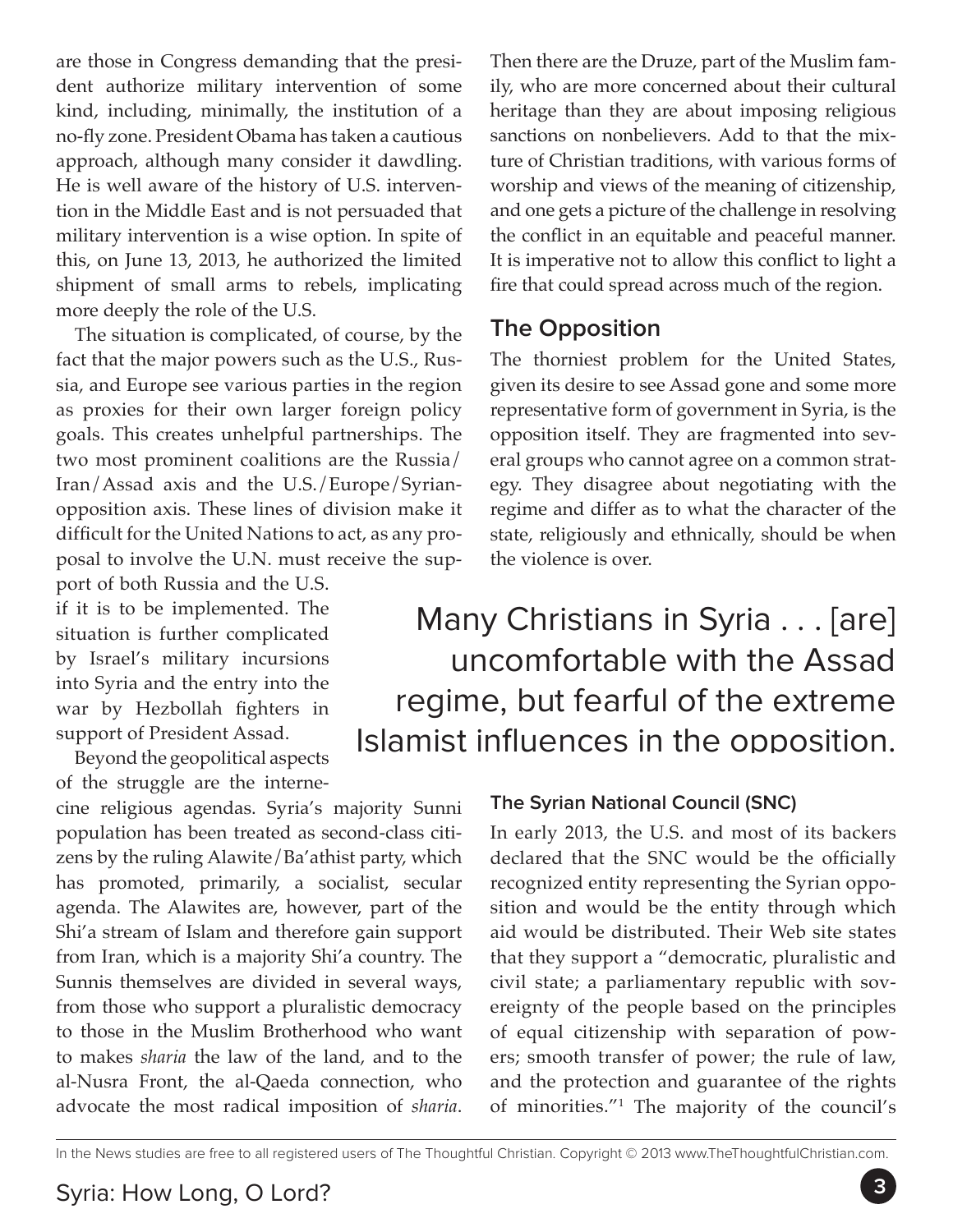members are Sunni Muslims, many of whom are members of the Muslim Brotherhood. The president of the SNC is a Christian who has been active in leftist causes for many years. However, not all Christians support SNC or are members of the opposition at all. There is a strong minority of Christians and Alawites who remain loyal to the government.

#### **The National Co-ordination Committee (NCC)**

This group is made up, primarily, of leftist political parties and youth activists. Wary of religious extremism, the NCC has refused to affiliate with the SNC because of what is perceived as the dominant influence of the Muslim Brotherhood. The NCC has committed itself to dialog with representatives of the regime and they adamantly oppose any form of foreign military intervention in the Syrian conflict, opting instead for economic sanctions and other such measures.

#### **National Coalition for Syrian Revolution and Opposition Forces**

This group was established in November, 2012 under the leadership of Moaz al-Katib, a Sunni cleric and former imam of the great Umayyad Mosque in Damascus. They also endorse the formation of a democratic, pluralistic state and have outlined the following principles:

- absolute national sovereignty and independence
- preservation of the unity of the Syrian people
- preservation of the country and its cities
- overthrowing the Syrian regime, dismantling its security forces, and holding responsible parties accountable for crimes against the Syrian people
- not to engage in any dialogue or negotiation with the regime
- upholding a commitment for a civil, democratic Syria

The National Coalition tried unsuccessfully to do an end-run around the SNC and gather all the other parties into one entity that would render the SNC moot. This group does have the support of the Free Syrian Army and the rebel Supreme Military Council. Because the National Co-ordinating Committee rejects violence and supports negotiation with the regime, they are excluded.<sup>2</sup>

#### **The Free Syrian Army (FSA)**

This group consists of defectors from the Syrian military who came together in August 2011 to topple the regime. Based in Turkey, they are led by a former colonel in the Syrian army. They are poorly armed and not numerous enough to do more than conduct hit-and-run operations. That said, they have been able to inflict serious damage on units of the Syrian army here and there. One of their leaders told the *Washington Post*, "The Free Syrian Army is carrying out a war of harassing the regime army until they are exhausted, using guerilla tactics."3 They have taken credit for an attack inside the headquarters of the Syrian National Security Bureau in Damascus that killed President Assad's brother-in-law and three other prominent military officials.

While much of the attention of the world is on atrocities committed against women and children by the Assad regime, there is credible evidence from the U.N. Human Rights Council that the FSA has also resorted to such terror tactics in towns where there is support for the regime.

#### **The al-Nusra Front**

Perhaps the most effective fighting force within the opposition is the al-Nusra Front. They are well-armed, well-trained, experienced fighters who have publicly pledged their allegiance to al-Qaeda, and to al-Qaeda's leader, Ayman al-Zawahiri. They call themselves The Front for the Defence of the Syrian People, and have called out the forces of al-Qaeda to join them in the struggle

In the News studies are free to all registered users of The Thoughtful Christian. Copyright © 2013 www.TheThoughtfulChristian.com.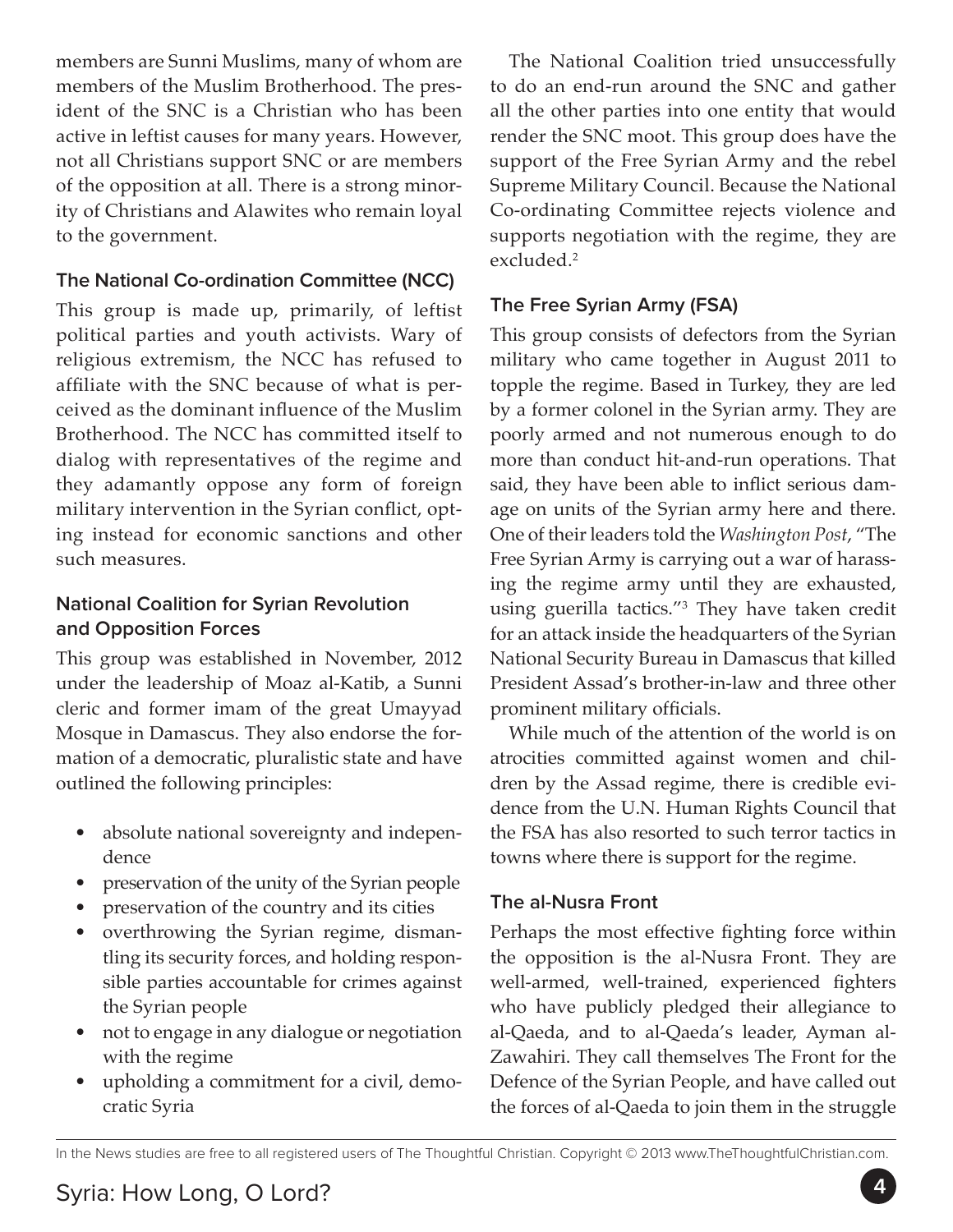for Syria. They claimed credit for many of the suicide bombings that have occurred. In an al-Qaeda video a masked man declared, "We are Syrian mujahedeen, back from various jihad fronts to restore God's rule on Earth and avenge the Syrians' violated honor and spilled blood."4

The al-Nusra Front is the most worrisome of all the many groups trying to overthrow the Assad regime because of its discipline and effectiveness. They have taken over the distribution of relief resources in some of the villages and are doing so in an equitable and disciplined way that appeals to the people. They have already been declared a terrorist group by the U.S. and they represent a significant worry for anyone sending arms to the opposition, lest at some point in the future, as has happened in numerous places around the world, the donors find themselves in a later conflict being shot at by their own weapons.

## **The Tragic Dilemma—Some Statistics**

**Fatalities:** As of mid-June, the U.N. reports the death toll at above 93,000. These are presented as generally verifiable numbers, with the suspicion that there are many others unreported. The UN estimates that at least 10 percent of these are children.5

**Refugees:** The U.N. High Commissioner for Human Rights reported on June 7, 2013 that the estimated number of refugees from the Syrian conflict was above 1.6 million, with the number rising hourly.6 The demand of this growing number on bordering countries, especially Jordan, Lebanon, and Turkey has long-since reached the point of accommodation, yet they still come.

**The Displaced:** There are another 4.25 million Syrians who are internally displaced, unable to return to their homes or no longer having homes

to return to. The U.N. has called for 5 billion dollars in humanitarian aid to Syria and estimates that more than 10 million (almost half the population) will require some form of aid by the end of 2013.7

#### **Endnotes**

1. Syrian National Council: http://www.syriancouncil.org/ en/mission-statement.html; see General Principles # 1. 2. National Coalition of Syrian Revolution and Opposition Forces: http://www.etilaf.org/en/about/principles.html. 3. Austin Tice and Liz Sly, "Syrian rebels still hopeful as government regains initiative in Damascus," *The Washington Post,* July 23, 2012, http://articles.washingtonpost .com/2012-07-23/world/35489843\_1\_free-syrian-army -rebel-control-damascus-neighborhoods.

4. BBC News, "Profile: Syria's al-Nusra Front," April 10, 2013, http://www.bbc.co.uk/news/world-middle -east-18048033.

5. Megan Price et al., *Updated Statistical Analysis of Documentation of Killings in the Syrian Arab Republic* (Human Rights Data Analysis Group and the UN, June 13, 2013), http://www.ohchr.org/Documents/Countries/SY/ HRDAG-Updated-SY-report.pdf.

6. "Syrian Regional Refugee Response" (UNHCR), https://data.unhcr.org/syrianrefugees/regional.php.

7. Associated Press, "United Nations seeks over 5 billion dollars aid for Syria in biggest appeal ever," NDTV, June 7, 2013, http://www.ndtv.com/article/world/united -nations-seeks-over-5-billion-dollars-aid-for-syria-in -biggest-ever-appeal-376745.

*Vernon S. Broyles, III*, is Representative for Public Witness for the Presbyterian Church (U.S.A.). He is a pastor and has traveled extensively in over fifty countries. He is also author of the column "The Church in Society" in *Presbyterians Today Magazine.*

In the News studies are free to all registered users of The Thoughtful Christian. Copyright © 2013 www.TheThoughtfulChristian.com.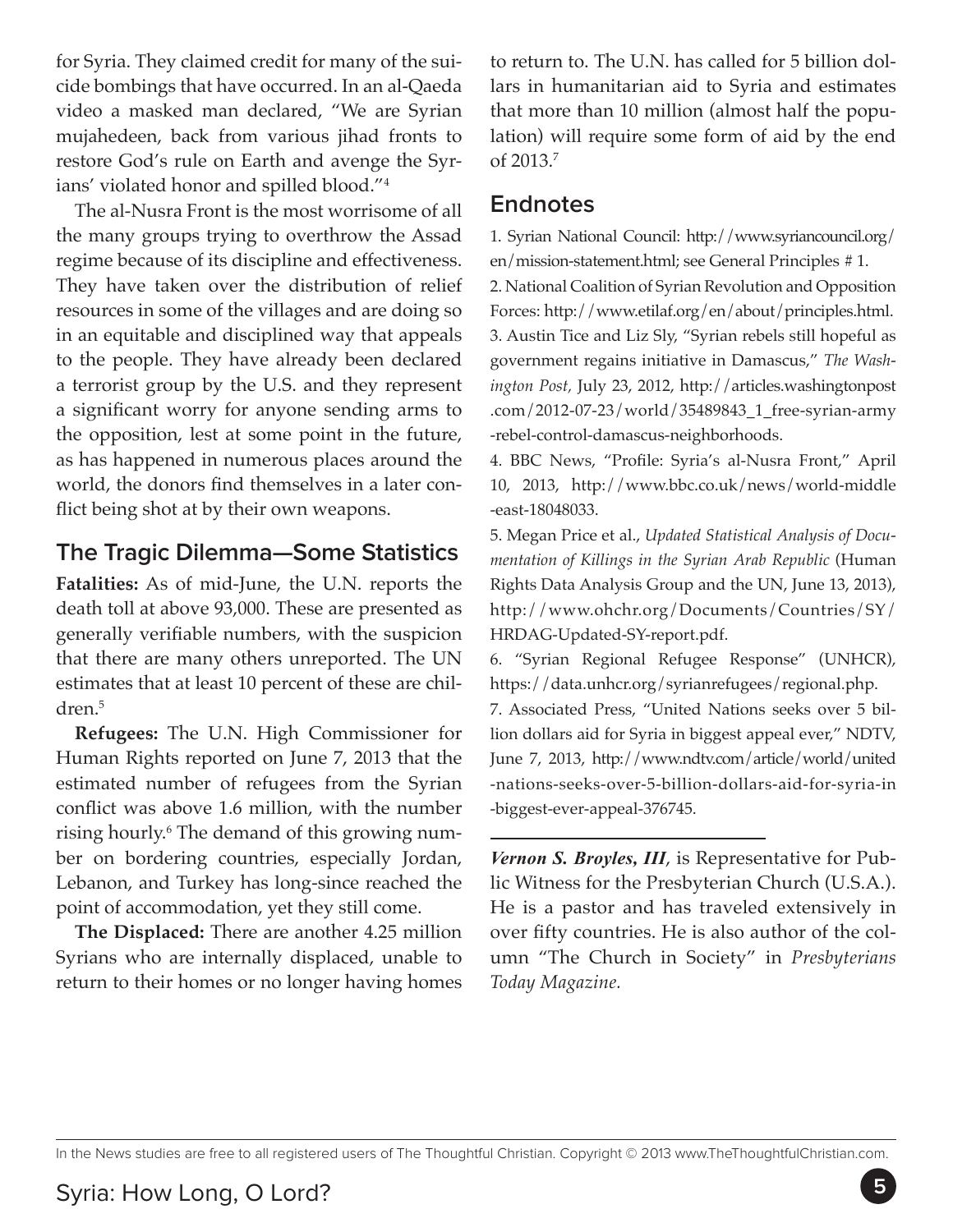# What Can We Do?

The following are some actions for Christians to consider taking who wish to support a peaceful solution.

- Pray for an end to the fighting. Pray that God will instill a feeling of hope in the lives of those who have lost so much.
- Advocate for a peaceful solution.
- Support established international humanitarian organizations and your denomination's disaster and humanitarian organization with financial donations.
- Stay informed about what is happening.
- Follow your denomination's positions on Syria and support actions taken.
- If your denomination has a partner church in Syria, find out how you can support them. Many Reformed churches, including the United Church of Christ and the Presbyterian Church (U.S.A.), relate to the Evangelical Synod of Syria and Lebanon.

#### **Stay Connected! Follow us on:** F  $\boxed{\odot}$

**Do you have an opinion to share on this study? Or do you want to hear about news and updates from The Thoughtful Christian? If you're on your computer or tablet, click one of the images above to connect with us on social media. You can also find us at facebook.com/TheThoughtfulChristian, twitter.com/TTC\_Thoughts, or pinterest.com/ThoughtfulBooks.**

In the News studies are free to all registered users of The Thoughtful Christian. Copyright © 2013 www.TheThoughtfulChristian.com.

# Syria: How Long, O Lord? **6**